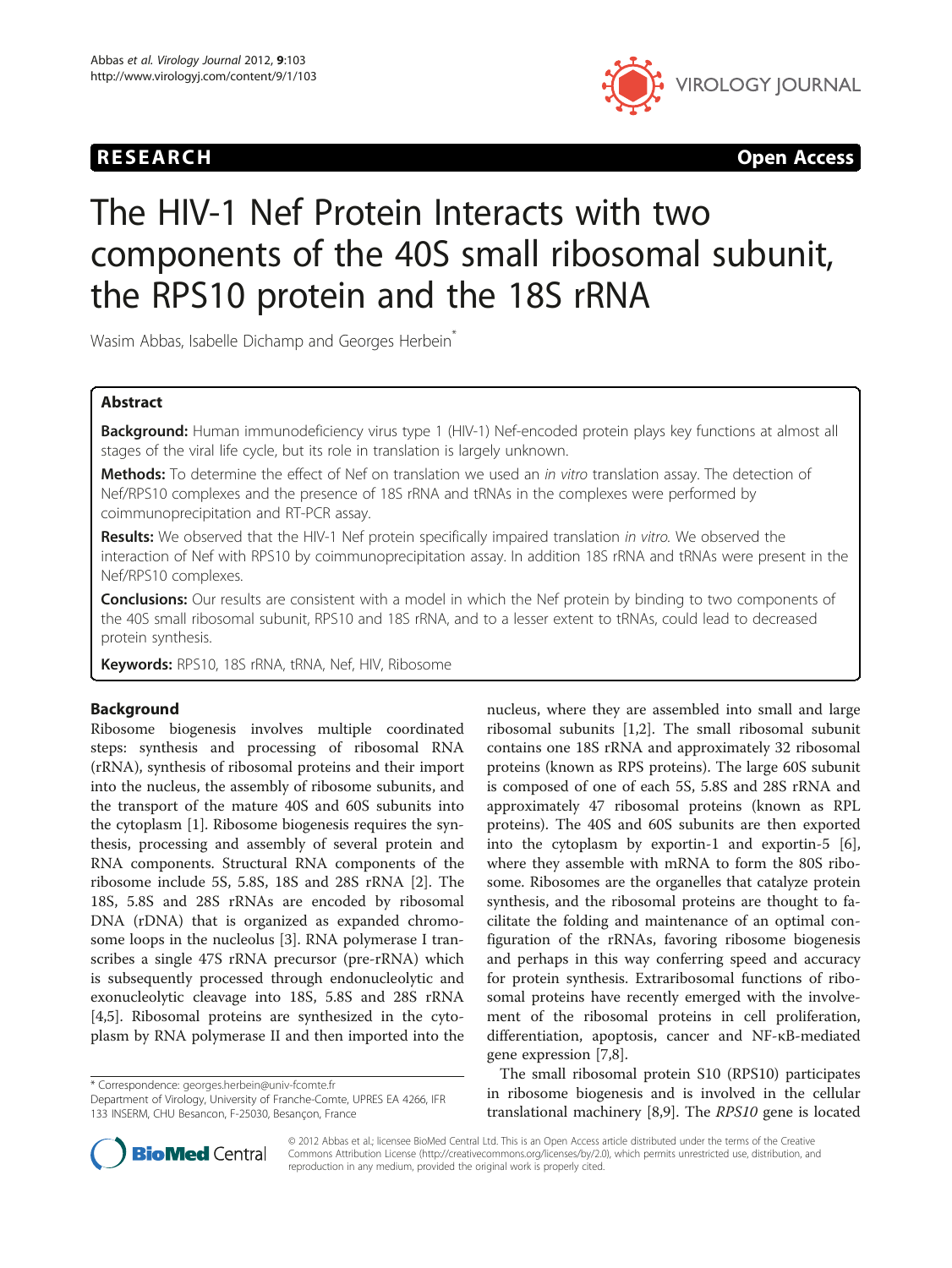on chromosome 6 and contains six exons, with the start codon in exon 2. RPS10 encodes a 165-amino-acid-long RPS10 protein, a component of the 40S ribosomal subunit [\[10\]](#page-7-0). RPS10 protein can be cross-linked to eukaryotic initiation factor 3 (eIF3) of translation, an observation suggesting that RPS10 protein forms part of the domain involved in binding of the initiation factor to the 40S subunit at the start of the translation [[11\]](#page-7-0). Studies of bacteriophage  $λ$  transcription identified a NUS (N utilization substance) complex necessary for certain transcription termination events during bacteriophage λ infection. One component of the NUS complex, the host NusE protein, is in fact RPS10 [\[12](#page-7-0)]. Recent structural work has shown that RPS10 together with NusB, another host protein, interacts with specific regions of  $\lambda$  transcripts and can do so only when it is not associated with the ribosome [[13\]](#page-7-0). RPS10 has a globular portion that sits at the ribosome surface and an extended loop that penetrates into the small ribosomal subunit. The latter is essential for ribosome function but not for NUS activity. The NUS complex can effect either termination or antitermination depending on the context [\[14](#page-7-0)]. Interestingly, the NUS complex functions as an antiterminator for rRNA transcription. Thus, the presence of RPS10 in the NUS complex provides one way in which the rRNA and ribosomal proteins can be coupled, i.e., a deficiency of RPS10 will lead to less antitermination and less rRNA [[15,16\]](#page-7-0). In addition, RPS10 has been recently shown to participate to the maturation of the 18S rRNA in eukaryotic cells by favoring processing of 18S pre-rRNA precursors at cleavage sites A0/1 and A3, leading to the accumulation of 43S pre-rRNA and 18S-E pre-rRNA respectively in case of RPS10 mutation [[10,17\]](#page-7-0).

Nef is a 27-kDa HIV-1 protein that is produced early during infection and translated from multiply spliced viral mRNAs [[18](#page-7-0)]. Endogenous Nef may have evolved a number of different, independent functional activities to enhance the replication and survival of the virus within infected cells and to facilitate its spread in vivo [\[19](#page-7-0)]. Nef enhances virion infectivity and increases viral replication in primary lymphocytes and macrophages [[20\]](#page-8-0). Nef can mediate down-regulation of CD4 cell surface expression, a phenomenon shown to be important for the release of HIV-1 from the cell [[20\]](#page-8-0). Nef can also downregulate the cell surface expression of major histocompatibility complex class I (MHC-I) molecules, an effect found to protect infected cells from killing by cytotoxic T cells [\[21](#page-8-0)]. The Nef protein prevents apoptosis of HIV-1-infected T cells [\[22,23](#page-8-0)]. Nef expression within macrophages has been reported to favor the recruitment of resting T cells via the secretion of C-C chemokines and to subsequently favor their activation, suggesting a role for Nef in lymphocyte recruitment and activation at sites of viral replication [\[24](#page-8-0)].

Identification of new cellular factors that interact with HIV-1 Nef might help elucidate the function of the HIV-1 Nef protein in virus replication and in HIV pathogenesis. We observed the specific inhibition of cellular translation by HIV-1 Nef. Our results indicate that HIV-1 Nef associates with RPS10. We also provide evidence that the Nef/RPS10 complexes contain 18 S rRNA and tRNAs.

# Results

# HIV-1 Nef inhibits translation in vitro

We assessed the effect of Nef on translation efficiency in a rabbit reticulocyte lysate (RRL) system. Increasing amounts of rNef protein were added to a constant amount of RRL. Firefly luciferase encoded by an in vitrosynthesized, capped mRNA was used as a translation reporter. After incubation of the RRL with the rNef protein at 4°C, reporter mRNA and amino acids were added, and translation was allowed to proceed by shifting the temperature to 30°C. In pilot experiments, the amount of luciferase protein produced in the RRL, was determined by metabolic labeling (data not shown). Therefore, in all subsequent experiments, the luciferase activity produced in the samples was used as a measure of translation efficiency. Addition of rNef decreased luciferase activity by almost 80% order of magnitude levels of activity observed with control reactions in which amino acids or luciferase mRNA were omitted (Figure [1A](#page-2-0) and [1B\)](#page-2-0). The inhibition of translation mediated by HIV-1 Nef was dose-dependent (Figure [1A](#page-2-0) and [1B](#page-2-0)). Recombinant Vpr and ovalbumin did not inhibit luciferase translation (Figure [1B\)](#page-2-0), indicating a specific effect of HIV-1 Nef on translation.

# HIV-1 Nef interacts with two components of the 40S small ribosomal subunit: the RPS10 protein and the 18S rRNA

Soluble recombinant Nef has been reported to penetrate into cells [[25,26\]](#page-8-0). Following addition of recombinant Nef protein (rNef) to the culture, the endogenous RPS10 protein present in lysates of PBMCs coimmunoprecipitated with rNef (Figure [2A\)](#page-3-0). The amount of coimmunoprecipitated RPS10/rNef complexes detected in total cellular extracts of PBMCs was low, but nevertheless reproducibly noticeable (Figure [2A\)](#page-3-0). Although the interaction between RPS10 and rNef was detected in nuclear and cytoplasmic lysates prepared from Vero cells, most of the RPS10/rNef complexes were present in the nucleus of monocyte-derived macrophages (MDMs), peripheral blood lymphocytes (PBLs), and monocytoid U937 cells (Figure [2B\)](#page-3-0). Input controls from total cell lysates were tested in parallel (Figure [2B](#page-3-0)). We also observed a mostly nuclear dose-dependent localization of RPS10/rNef complexes in U937 cells treated with rNef (Figure [2C\)](#page-3-0).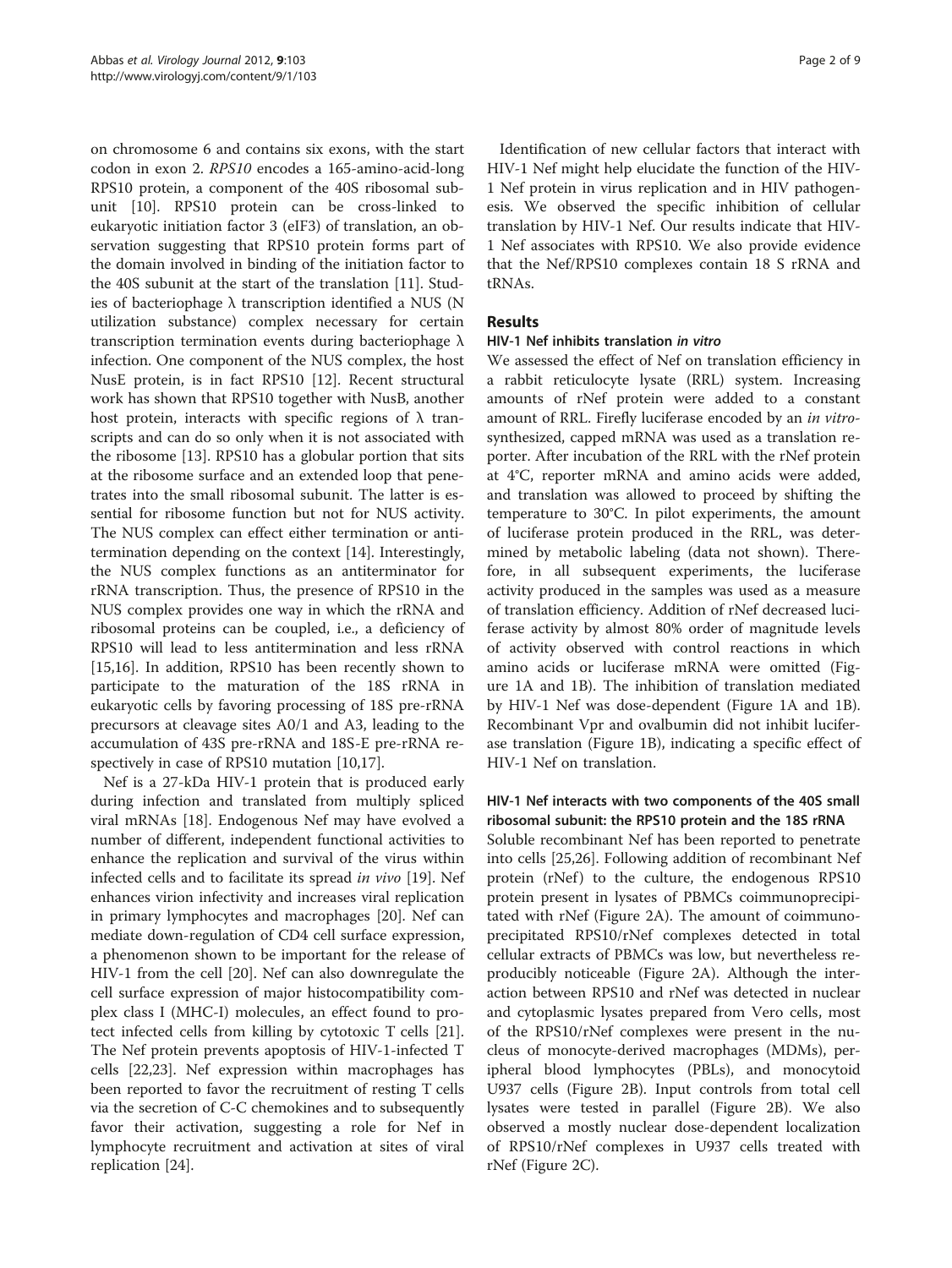<span id="page-2-0"></span>

Then, we treated U937 cells and PBLs up to 5 hours with rNef, and performed both nuclear and cytoplasmic extracts. Following treatment with rNef of U937 cells and PBLs, a RPS10/rNef complex appears mostly in the nucleus up to 5 hours post-treatment (Figure [3\)](#page-4-0). Our results indicate that in rNef-treated U937 cells or PBLs, a preferential nuclear localization of the RPS10/rNef complexes occurs.

## Presence of 18s rRNAs and to a lesser extent tRNAs in immunoprecipitated complexes of Nef and RPS10

Since RPS10 could participate to the processing of the 18 S rRNA maturation [\[17](#page-7-0)], we assessed whether 18 S rRNA is part of the RPS10/rNef complex. In addition, the Nterminal Arg-rich region of Nef has been reported to be involved in RNA binding [\[27](#page-8-0)]. Thus, experiments were performed to determine if RNAs, especially 18 S rRNA and tRNAs, are present in immunoprecipitated complexes of Nef and RPS10. MDMs were treated with rNef (100 ng/ml) for 2 h or left untreated (mock). Total cellular extracts were prepared and we assessed the presence of tRNAMet, tRNATryp, tRNAPhe, tRNALys3, tRNAyeast and 18 S rRNA in lysates immunoprecipitated

with Nef and RPS10 antibodies respectively followed by RNA extraction and qRT-PCR amplification as previously described [[28\]](#page-8-0). We detected the presence of the 18 s rRNA and to a lesser extent of all the tRNAs tested in immunoprecipitated complexes of Nef and RPS10 (Figure [4](#page-5-0)).

### **Discussion**

In the present study, we showed that HIV-1 Nef specifically inhibits the translational process. We also observed that the HIV-1 Nef protein binds to two components of the 40S small ribosomal unit, the RPS10 protein and the 18S rRNA, but also to a lesser extent to tRNAs. We observed a preferential nuclear distribution of the RPS10/rNef complexes. Altogether, our results indicate that HIV-1 Nef interferes with the translational process potentially through the interaction with two components of the small ribosomal subunit RPS10 and 18S rRNA.

Our results indicate that HIV-1 Nef binds to RPS10 and18S rRNA which are components of the 40S small ribosomal subunit. The binding of Nef to RPS10 was concomitant to the accumulation of rNef/RPS10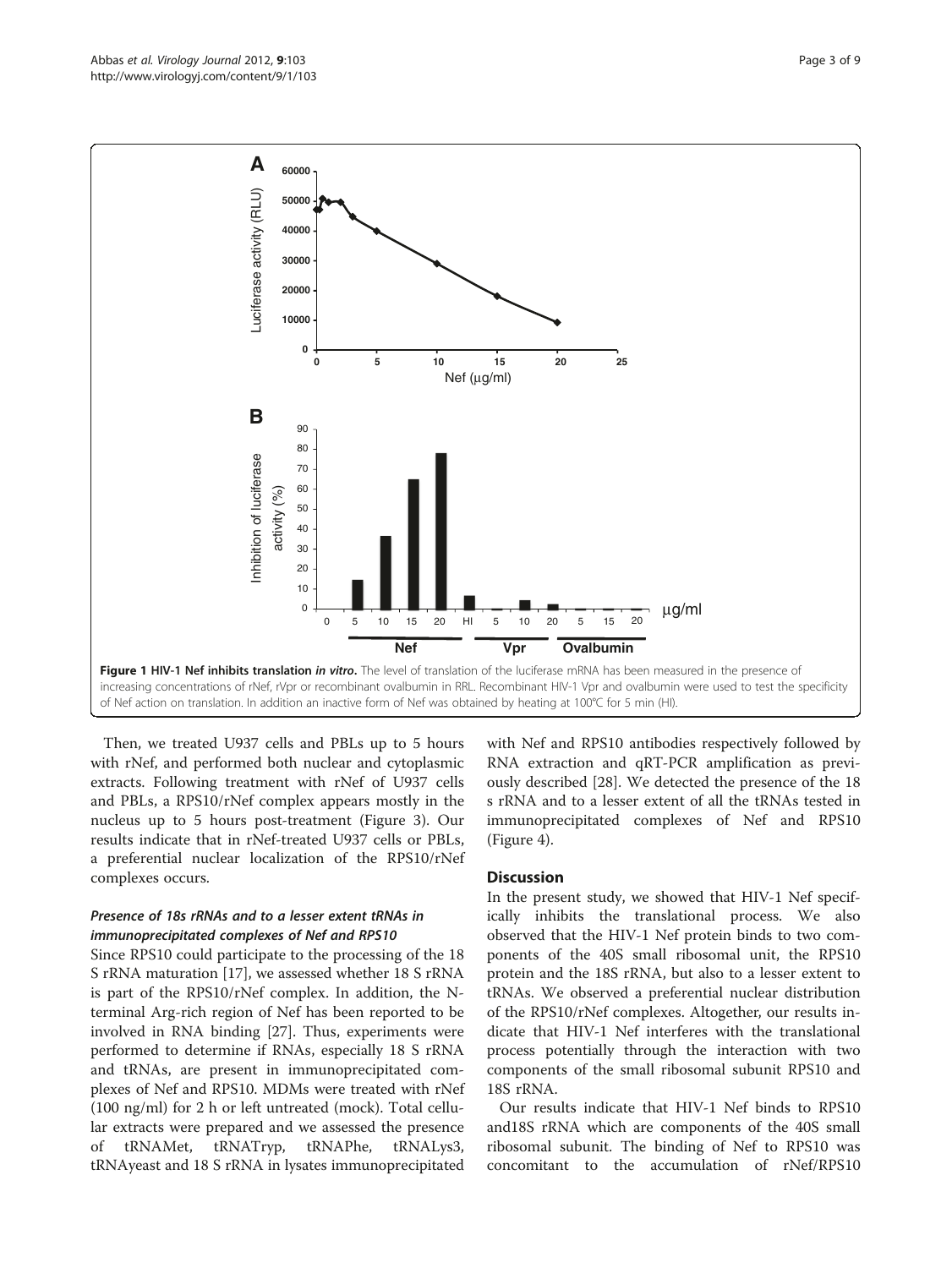<span id="page-3-0"></span>

complexes in the nucleus of cells treated with rNef. In addition, we observed a dose-dependent inhibition of the in vitro translation process by HIV-1 rNef, using a RRL assay. Our results suggest that the HIV-1 Nef protein binding to RPS10 and to 18S rRNA could result in at least two distinct features: inhibition of ribosome biogenesis and/or direct inhibition of the translation process (Figure [5\)](#page-6-0).

The RPS10 binding by Nef in the nucleus of the cell could block the nuclear-cytoplasmic shuttling of the 40S small ribosomal subunit including RPS10 and 18S rRNA. Since rNef binds to both RPS10 and 18S rRNA, we hypothesized that 18S rRNA or one of its precursors is the most likely candidate to participate to the Nef/ RPS10 interaction. Since the RPS10/Nef complexes are mostly nuclear and contain 18S rRNA, they could thereby prevent the cytoplasmic transport of 18S rRNA, especially if it is uncleaved. Our data suggest that HIV-1

Nef could interfere with the ribosome biogenesis by preventing the nuclear maturation of 18S pre-rRNA in part directed by RPS10. In fact Nef could interfere with RPS10 thereby blocking the processing of 18S pre-rRNA maturation at cleavage sites A0/1 or at site 3. The presence of RPS10 in the NUS complex provides one way in which the rRNA and ribosomal proteins can be coupled, i.e., a deficiency of RPS10 will lead to less antitermination and less rRNA synthesized [[15,16\]](#page-7-0). In agreement with the previous observation, RPS10 has been recently suggested to participate to the maturation of the 18S rRNA in eukaryotic cells [[17\]](#page-7-0). The role of the RPS10 protein in pre-RNA processing has been highlighted by knocking down its expression with siRNAs in HeLa cells [[10\]](#page-7-0). Depletion of RPS10 leads to decreased levels of 18S rRNA, indicating that it is necessary for production of the 40S small subunit. Knockdown of RPS10 expression leads to the accumulation of 18S-E pre-rRNAs, which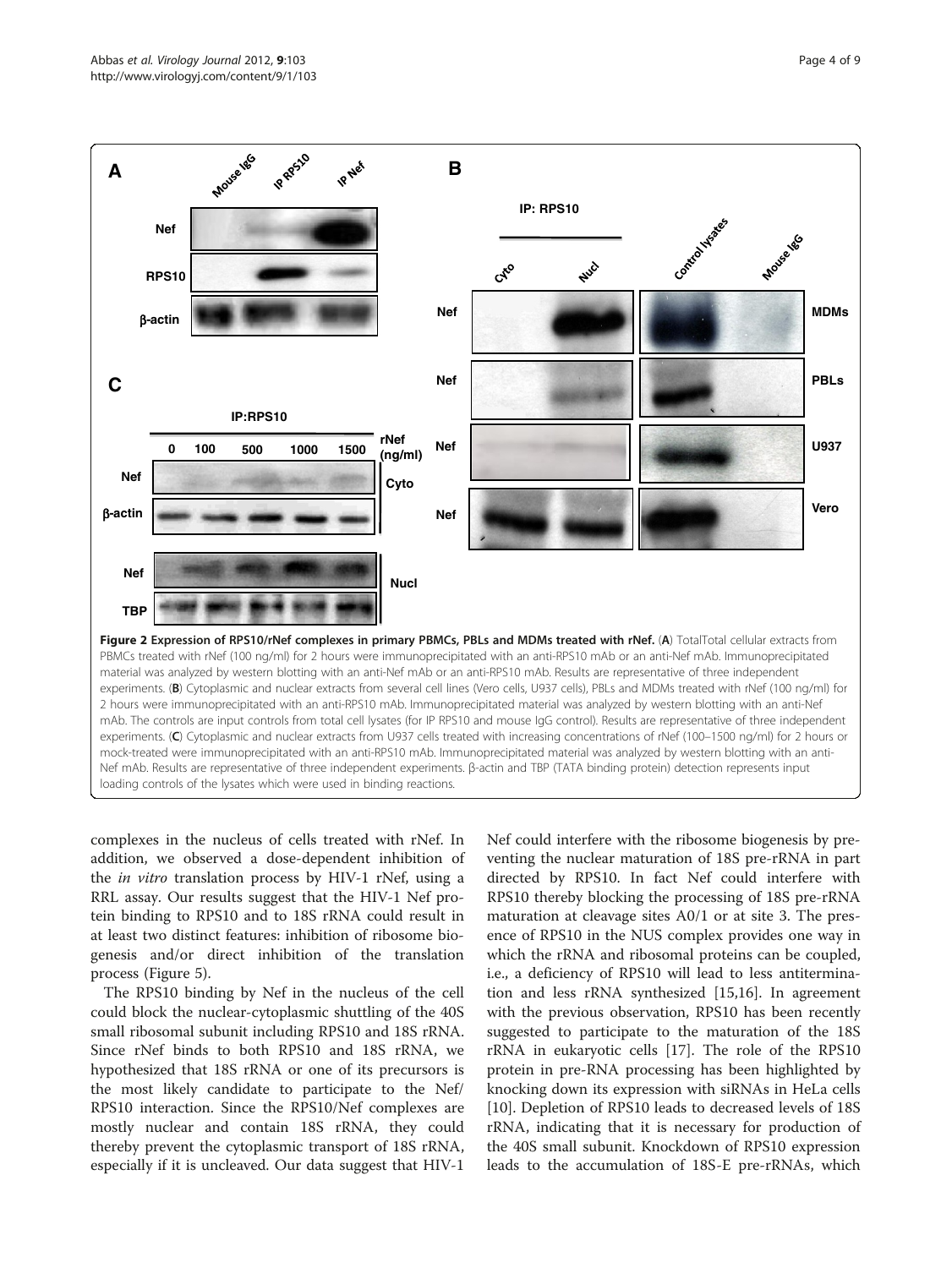

<span id="page-4-0"></span>

indicates defects in cleavages at both ends of the 18S rRNA. The mutations of RPS10 with elevated levels of 18E- pre-rRNA has been observed in Diamond-Blackfan anemia, an inherited bone marrow failure syndrome characterized by anemia that usually presents before the first birthday or in early childhood, and is associated with birth defects and increased risk of cancer. The most direct consequence of RPS10 mutation could be a defect in ribosome synthesis. A defect in ribosome biogenesis may also alter regulation and efficacy of translation by affecting the rate of ribosome production and ribosome quality. Thus, the effect of RPS10 on 18S rRNA maturation could be impaired by HIV-1 Nef that will result in a defect in ribosome biogenesis. Therefore, our current view is that a RPS10-18S pre-rRNA complex is recognized by the Nef protein in the nucleus of infected cells which blocks 18S pre-rRNA processing and transfer into the cytoplasm. Future studies will be needed to further test this hypothesis.

HIV-1 Nef modulates cellular signaling by interfering with several pathways, especially the TNF receptor pathway, the CD28 pathway and by modulating the trafficking of the CD4, MHC class I and class II molecules [[24](#page-8-0)]. Nevertheless, we cannot exclude that HIV-1 Nef directly interferes with the translation process. In agreement with this hypothesis, we observed that HIV-1 Nef directly inhibits in vitro translation, suggesting a direct effect of Nef on the translational machinery in the cytoplasm of the cell. We detected the presence of tRNAs in the Nef/RPS10 complexes and Nef has been shown to bind tRNAs [[29\]](#page-8-0). In addition, it has been shown that the RPS10 protein can be cross-linked to eukaryotic initiation factor 3 eIF3, an observation suggesting that the RPS10 protein forms part of the domain involved in binding of the initiation factor to the 40S subunit at the start of the translation [\[11](#page-7-0)]. Thus, HIV-1 Nef by binding to RPS10 could inhibit the initiation of translation.

# Conclusions

Our results indicate that HIV-1 Nef interacts with two components of the 40S small ribosomal subunit, RPS10 and 18S rRNA. In addition HIV-1 Nef and RPS10 interact with tRNAs, indicating a potential important role for Nef in the control of translation in the infected cells. Future studies will help to delineate more precisely the molecular mechanisms involved.

## Methods

#### Peripheral Blood sampling

Buffy coats were obtained from the Blood Transfusion Centre (EFS, Etablissement Français du Sang, France). The study was in accordance with ethical principles as formulated in the World Medical Association Declaration of Helsinki.

## Cell culture

Vero cells and the promonocytic U937 cells were obtained from the American Tissue Cell Culture Collection (ATCC, Manassas, VA). Vero cells and U937 cells were cultivated in RPMI 1640 supplemented with 10% fetal bovine serum. Peripheral blood mononuclear cells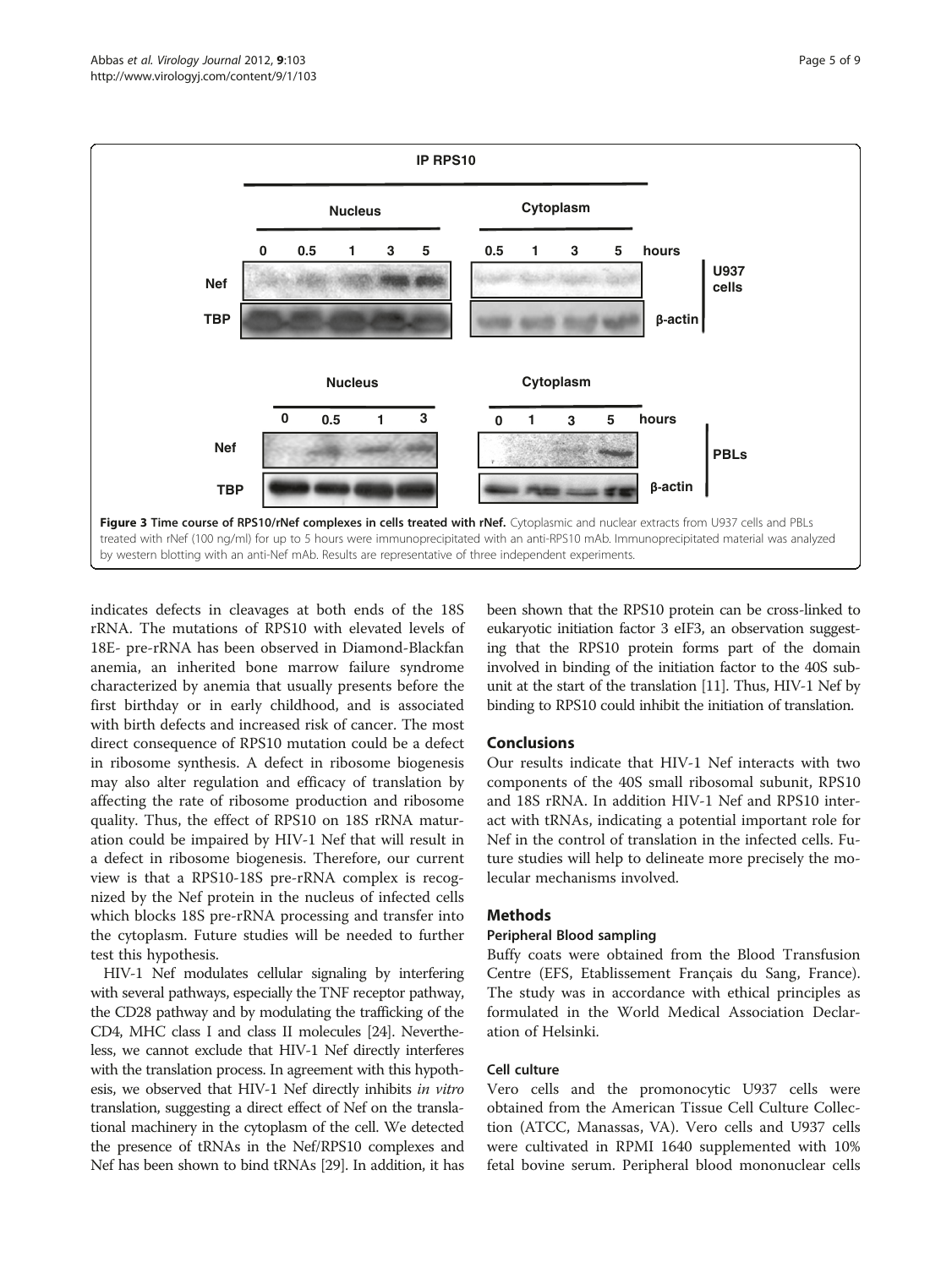(PBMCs), primary monocyte-derived macrophages (MDMs) and peripheral blood lymphocytes (PBLs) were prepared from peripheral blood of healthy donors and were cultured in RPMI medium supplemented with 10% (v/v) pooled AB human serum (Sigma, Munich, Germany), as previously described [[30\]](#page-8-0).

#### Recombinant Nef treatment

Cells ( $5x10^6$  cells) were treated with recombinant myristoylated HIV-1 Nef protein (rNef) (SF2 strain) from Jena Bioscience (cat # PR-382). Cell pellets were collected at various periods of time after treatment with rNef, washed extensively and lyzed before western-blot analysis.

## Isolation of nuclear and cytoplasmic extracts

Isolation of nuclear and cytoplasmic extracts was performed as previously described [\[26\]](#page-8-0). Cells were washed with wash buffer (10 mM HEPES (pH 7.6), 10 mM KCl,  $2 \text{ mM } MgCl<sub>2</sub>$ , 1 mM EDTA). Cell pellets were then incubated on ice with cytoplasmic isolation buffer (10 mM HEPES (pH 7.6), 10 mM KCl, 2 mM  $MgCl<sub>2</sub>$ , 1 mM EDTA, 0.02% Nonidet P-40). Cytoplasmic extracts were

<span id="page-5-0"></span>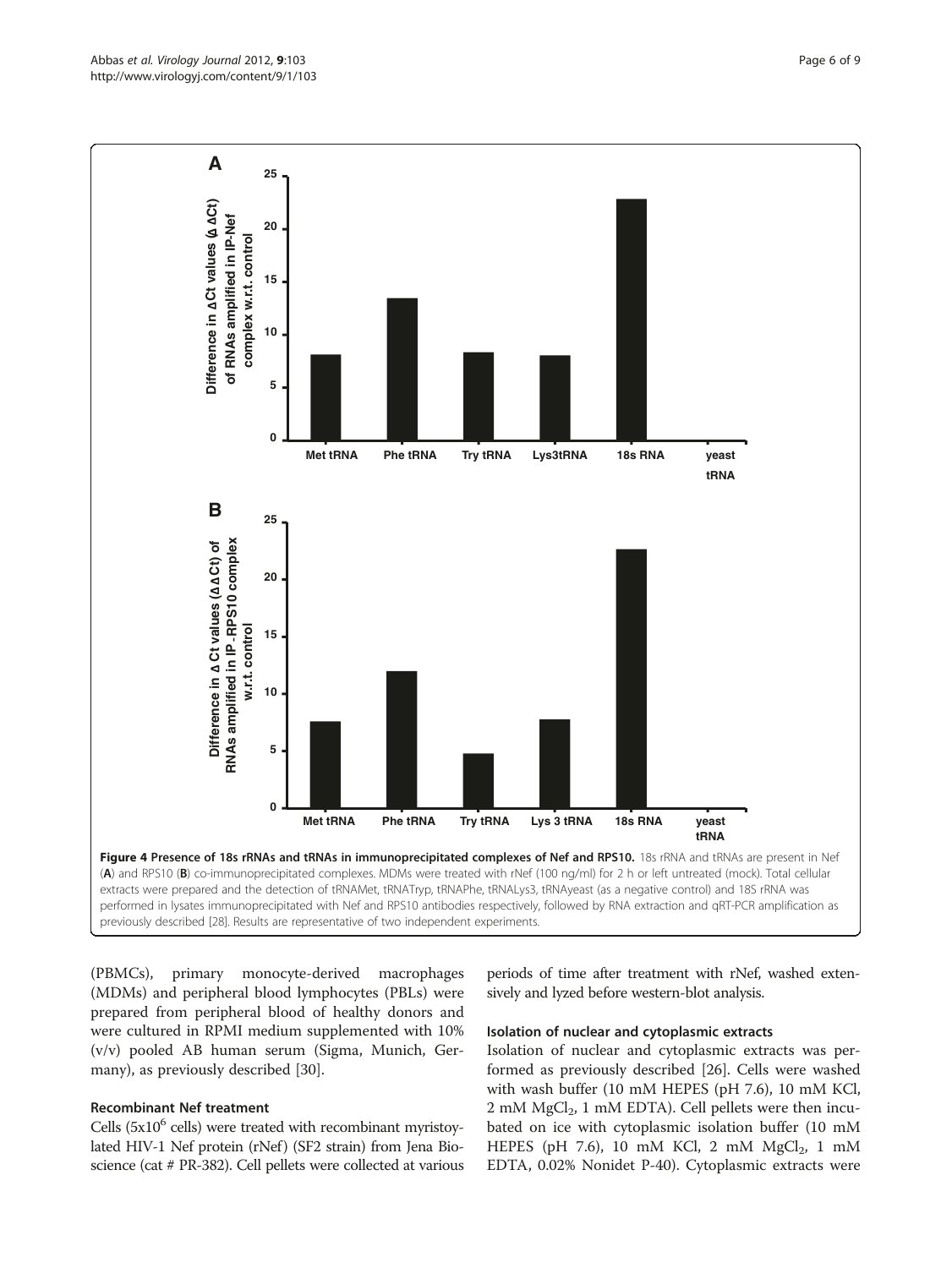<span id="page-6-0"></span>

collected by centrifugation, and the nuclear pellets were washed twice in wash buffer, spun, and incubated for 15 min on ice with nuclear isolation buffer (20 mM HEPES (pH 7.6), 420 mM NaCl, 1.5 mM  $MgCl<sub>2</sub>$ , 0.2 mM EDTA, 25% glycerol). Supernatants containing nuclear extracts were collected by centrifugation and stored at −80°C. Protease inhibitors (1 mM DTT, 1 mM PMSF, 1 μg/ml aprotinin, 1 μg/ml leupeptin, 1 μg/ml pepstatin) were added to all solutions. Protein concentration in nuclear and cytoplasmic extracts was determined by the Bradford method using a BioPhotometer (Eppendorf).

#### Immunoprecipitation

PBMCs, MDMs, PBLs, U937 cells or Vero cells were left untreated or were treated with rNef for different periods of time. Cell lysates were pre-cleared by adding 50 μl of Protein G Plus/Protein A-Agarose (Calbiochem-Novabiochem, Bad Soden, Germany) during 1 h at 4°C. The cleared supernatants were removed, combined with 10 μg/ml anti-RPS10 antibodies (Gene Tex) and incubated overnight at 4°C. Immune complexes were washed in the presence of protease inhibitors and the bound proteins were eluted with sample buffer and run on a 10% SDS-PAGE gels. SDS-PAGE and western blot analysis were performed using an anti-Nef mAb (Upstate Biotechnologies), according to standard procedures [[26](#page-8-0)]. Western blots were developed with the ECL detection kit (Amersham Pharmacia Biotech).

# Detection of the presence of 18s rRNAs and tRNAs in immunoprecipitated complexes of Nef and RPS10

MDMs were treated with rNef (100 ng/ml) for 2 h or left untreated (mock). Total cellular extracts were prepared and the detection of tRNAMet, tRNATryp, tRNAPhe, tRNALys3, tRNAyeast and 18S rRNA was performed in lysates immunoprecipitated with Nef and RPS10 antibodies respectively followed by RNA extraction and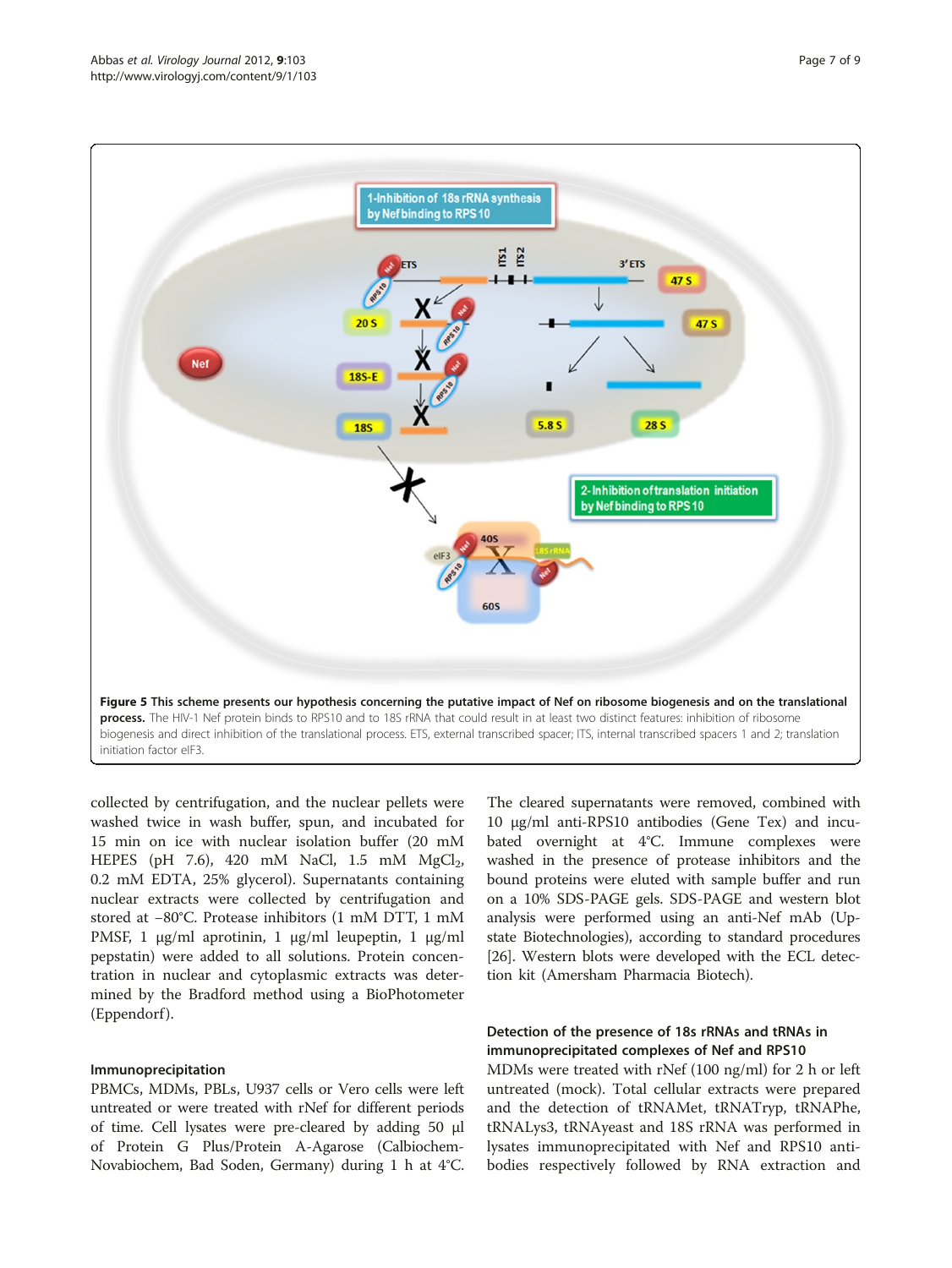<span id="page-7-0"></span>qRT-PCR amplification as previously described [\[28](#page-8-0)]. The sequence of the primers (Eurogentec, Belgium) was as follows:

tRNA Met forward 5`-CTGGGCCCATAACCCAGAG-`3 tRNA Met reverse 5`-TAGCAGAGGATGGTTTCGAT-`3 tRNA Tryp forward 5`- GGCTCGTTGGTCTAGGGGTA-`3 tRNA Tryp reverse 5`- GATTTGAACCCGGGACCT-`3 tRNA Phe forward 5`- CCTCCTCAAAGCAATACACTGA-`3 tRNA Phe reverse 5`- GGTGATGTGAGCCCGTCTAA-`3 tRNA Lys 3 forward 5`- ATAGCTCAGTCGGTAGAGCATCA-`3 tRNA Lys 3 reverse 5`- ACAGGGACTTGAACCCTGGAC-`3 Yeast tRNA forward 5`-GCTTAGTGGTAAAGCGATAAATTG-`3 Yeast tRNA reverse 5`- TGCCCTTAATGAGAATCGAA-`3 18S rRNA forward 5`- CGGCTACCACATCCAAGGAA-`3 18S rRNA reverse 5`- GCTGGAATTACCGCGGCT-`3

The ddCt values were also determined separately for untreated cells and averaged below 1 (data not shown).

## In vitro translation assay

Increasing amounts of rNef, rVpr (kindly provided by Dr. Bernard P. Roques, U266 INSERM UMR8600 CNRS, Paris France) or ovalbumin (MP Biomedicals, Solon, OH) were first incubated with rabbit reticulocyte lysate (RRL) for 1 h at 4°C according to manufacturer's instructions (Promega). After this incubation, luciferase-encoding mRNA (250 ng) was added to the reaction mixture and translated according to the manufacturer's instructions (Promega). Capped mRNA was made according to the manufacturer (mMES-SAGE-mMACINE, Ambion) by using either pBS-luciferase or pGL-HIV-1 leader-luciferase as a template for T7 in vitro transcription. Uncapped mRNA encoding the firefly luciferase gene was purchased from Promega. Luciferase activity was measured according to standard protocols.

#### Statistical analysis

Values are the means of independent experiments. Microsoft Excel was used to construct the plots.

#### Abbreviations

PBLs: Peripheral blood lymphocytes; PBMC: Peripheral blood mononuclear cells; MDM: Monocyte-derived macrophages; RPS: Small ribosomal protein.

#### Competing interests

The authors declare that they have no competing interests.

#### Acknowledgements

This work was supported by grants from the University of Franche-Comté and from the Region Franche-Comté to G.H. W.A. is a recipient of doctoral scholarships from the Higher Education Commission, Pakistan.

#### Authors' contributions

GH, WA and ID designed the research, WA and ID performed the experimental work, GH conducted the data analysis. All authors read and approved the final manuscript.

Received: 18 October 2011 Accepted: 6 June 2012 Published: 6 June 2012

#### References

- 1. Rodnina MV, Wintermeyer W: Recent mechanistic insights into eukaryotic ribosomes. Curr Opin Cell Biol 2009, 21:435–443.
- 2. Tschochner H, Hurt E: Pre-ribosomes on the road from the nucleolus to the cytoplasm. Trends Cell Biol 2003, 13:255–263.
- 3. Uechi T, Tanaka T, Kenmochi N: A complete map of the human ribosomal protein genes: assignment of 80 genes to the cytogenetic map and implications for human disorders. Genomics 2001, 72:223–230.
- 4. Savkur RS, Olson MO: Preferential cleavage in pre-ribosomal RNA by protein B23 endoribonuclease. Nucleic Acids Res 1998, 26:4508–4515.
- 5. Bowman LH, Rabin B, Schlessinger D: Multiple ribosomal RNA cleavage pathways in mammalian cells. Nucleic Acids Res 1981, 9:4951–4966.
- 6. Wild T, Horvath P, Wyler E, Widmann B, Badertscher L, Zemp I, Kozak K, Csucs G, Lund E, Kutay U: A protein inventory of human ribosome biogenesis reveals an essential function of exportin 5 in 60S subunit export. PLoS Biol 2010, 8:e1000522.
- 7. Wan F, Anderson DE, Barnitz RA, Snow A, Bidere N, Zheng L, Hegde V, Lam LT, Staudt LM, Levens D, Deutsch WA, Lenardo MJ: Ribosomal protein S3: a KH domain subunit in NF-kappaB complexes that mediates selective gene regulation. Cell 2007, 131:927–939.
- 8. Warner JR, McIntosh KB: How common are extraribosomal functions of ribosomal proteins? Mol Cell 2009, 34:3–11.
- 9. Ren J, Wang Y, Liang Y, Zhang Y, Bao S, Xu Z: Methylation of ribosomal protein S10 by protein-arginine methyltransferase 5 regulates ribosome biogenesis. J Biol Chem 2010, 285:12695–12705.
- 10. Doherty L, Sheen MR, Vlachos A, Choesmel V, O'Donohue MF, Clinton C, Schneider HE, Sieff CA, Newburger PE, Ball SE, Niewiadomska E, Matysiak M, Glader B, Arceci RJ, Farrar JE, Atsidaftos E, Lipton JM, Gleizes PE, Gazda HT: Ribosomal protein genes RPS10 and RPS26 are commonly mutated in Diamond-Blackfan anemia. Am J Hum Genet 2010, 86:222–228.
- 11. Westermann P, Nygard O: The spatial arrangement of the complex between eukaryotic initiation factor eIF-3 and 40 S ribosomal subunit, Cross-linking between factor and ribosomal proteins. Biochim Biophys Acta 1983, 741:103–108.
- 12. Friedman DI, Schauer AT, Baumann MR, Baron LS, Adhya SL: Evidence that ribosomal protein S10 participates in control of transcription termination. Proc Natl Acad Sci U S A 1981, 7:1115-1118.
- 13. Luo X, Hsiao HH, Bubunenko M, Weber G, Court DL, Gottesman ME, Urlaub H, Wahl MC: Structural and functional analysis of the E. coli NusB-S10 transcription antitermination complex. Mol Cell 2008, 32:791–802.
- 14. Roberts JW, Shankar S, Filter JJ: RNA polymerase elongation factors. Annu Rev Microbiol 2008, 62:211–233.
- 15. Squires CL, Zaporojets D: Proteins shared by the transcription and translation machines. Annu Rev Microbiol 2000, 54:775–798.
- 16. Burmann BM, Schweimer K, Luo X, Wahl MC, Stitt BL, Gottesman ME, Rosch P: A NusE: NusG complex links transcription and translation. Science 2010, 328:501–504.
- 17. O'Donohue MF, Choesmel V, Faubladier M, Fichant G, Gleizes PE: Functional dichotomy of ribosomal proteins during the synthesis of mammalian 40 S ribosomal subunits. J Cell Biol 2010, 190:853–866.
- 18. Foster JL, Garcia JV: HIV-1 Nef: at the crossroads. Retrovirology 2008, 5:84.
- 19. Ross TM, Oran AE, Cullen BR: Inhibition of HIV-1 progeny virion release by cell-surface CD4 is relieved by expression of the viral Nef protein. Curr Biol 1999, 9:613–621.